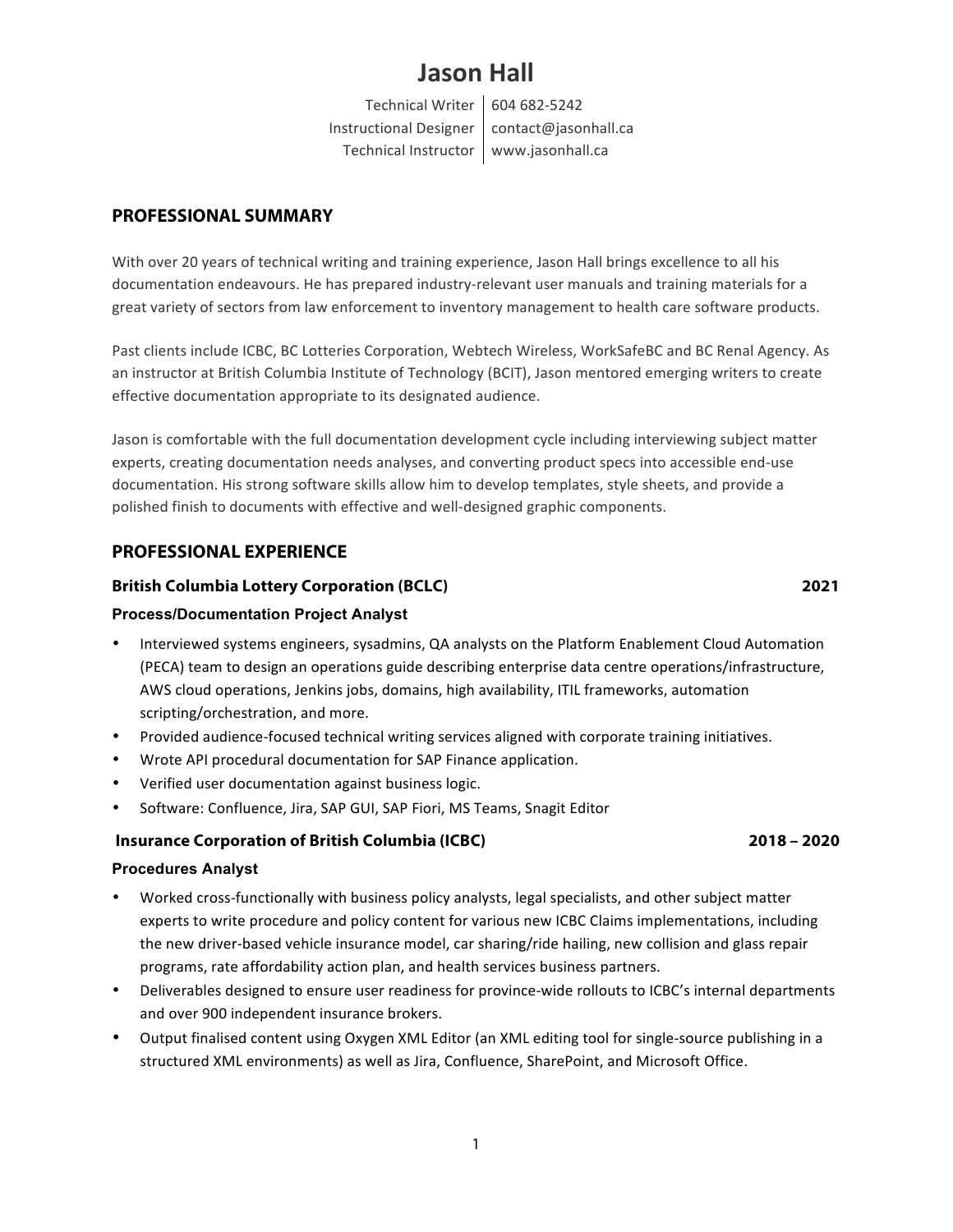# **British Columbia Institute of Technology (BCIT) 2007 – 2019**

### **Technical Writing Instructor**

- Core instructor for the Technical Writing Certification Program.
- Employed learning objectives and ADDIE model to develop courseware.
- Analyzed learner needs, designed lesson plans, developed learning assessments and evaluation tools according to criteria and rubrics.
- Implemented blended learning (instructor-led training (ILT) and computer-based training (CBT)), and evaluated effectiveness of learning against learning objectives and criteria.
- Courses taught: Technical Writing Style, Technical Editing and Grammar, Writing for the Web, Business Communications.

# **WorkSafeBC 2018 & 2009**

### **Technical Writer / Adult Education Consultant**

- Senior Technical Writer assigned to multiple software upgrade projects including a re-deployment of WorkSafeBC's Case Management Software (CMS).
- Responsible for analyzing and writing new procedures and processes for this project.
- Researched technical training material for enterprise-level software migration.
- Prepared training for staff including clinical consultants, case workers, and administrator.
- Managed subject matter experts to ensure knowledge base was accurate, consistent, correct, and complete.
- Analyzed and created in-house training materials and procedure manuals for case managers and end users.
- Designed and maintains a style guide for WorkSafeBC's technical writing team. This document was designed to ensure consistency among all writers.
- Accountable for upholding formal documentation standards and prioritizing all work to ensure deadlines are met.
- Frequently worked with content owners and subject matter experts on major software upgrade projects. Responsible for collaborating with content owners and subject matter experts and writing team communications, procedure manuals, bulletins, reference manuals, and always ensures.

# **British Columbia Lottery Corporation (BCLC) 2016 – 2017**

### **Technical Writer**

- Responsible for driving the creation of professionally branded technical documentation such as: Writing system white papers, SDKs, developer guides, troubleshooting guides, and business operations documentation as well as hardware with software integrate Instructional guides for field technicians.
- Analyzing existing and potential content, focusing on re-use and single-sourcing opportunities Documenting all processes for new products for diverse audiences (functional business operations to technicians).
- Revising existing content so it is thorough and appropriate for its intended audience and consistent in look-and-feel with all other product documentation.
- Working on document tracking system for B2B clients (to ensure we deliver all documentation promised) and a portal to house it.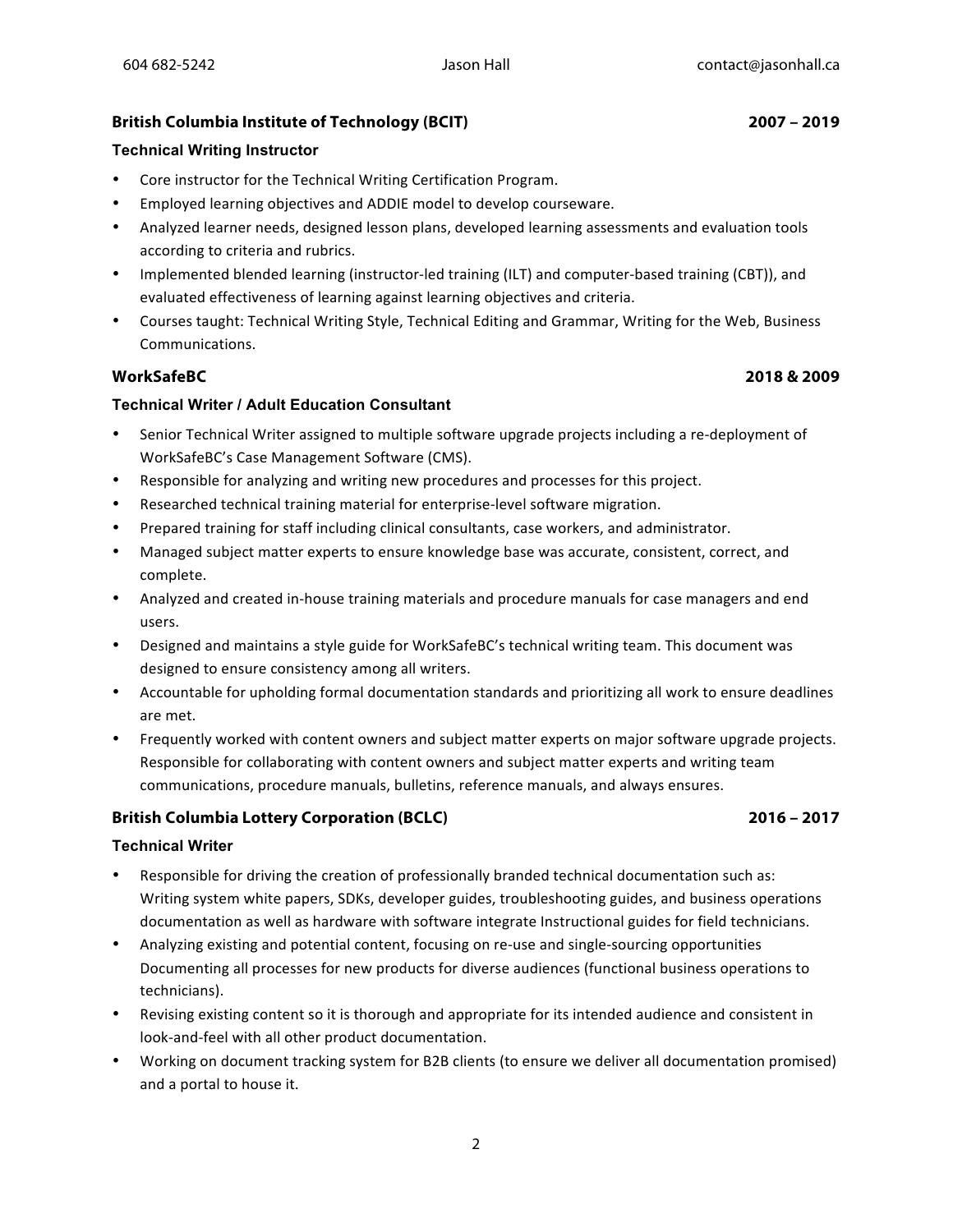### **Provincial Health Services Authority (PHSA) 2014 – 2016**

### **Technical Writer**

- Developed single-sourced knowledge base content to ensure consistent IT documentation.
- Implemented ADDIE training plans for instructor-led training (ILT) and computer-based training (CBT).
- Developed style guides, templates, branding guidelines, and standardized documentation tools.
- Developed a strategic approach to increase effectiveness of communication between IT content and healthcare audience. Documented this approach in a formal procedure manual.
- Performed training fit/gap analyses.
- Developed single-source training documentation for output to user guides, web help, and contextsensitive help.
- Built training plans for software upgrades and upgraded end-user documentation according to defined style guides and standards.
- Coordinated digital assets and built WebHelp systems using Doc-to-Help.
- Created online training courses and material for WebEx and Adobe Captivate delivery.
- Utilised MS SharePoint, Jira, Wiki, and SCORM formats to develop content.

### **Webtech Wireless 2011 – 2014**

### **Technical and Marketing Writer**

- Developed marketing and web-based technical content, including hardware/software installation and end-user training guides for sales staff and on-site technicians.
- Researched and published marketing content on wireless GPS solutions for fleet management for diverse industries including transport, oil and gas, public works.
- Content editor responsible for proofreading, restructuring and adapting writing from subject matter experts (subject matter experts, sales staff).
- Oversaw third-party service providers (translation, graphic design, printing, videography, SEO)
- Utilised knowledge of HTML, CSS, and XML to create and measure SEO-friendly web content (keywords, landing pages, campaigns).
- Wrote the award application that won company its first-ever technology award.

# **EDUCATION & PROFESSIONAL CERTIFICATIONS**

- Fiction Writing – *Professional Certificate of Achievement*  University of British Columbia (2020)
	- o Course 1: Structure & Outline
	- $\circ$  Course 2: Writing the Draft
- French Studies Alliance Francaise / Centre Culturel Francophone de Vancouver (2010–2019)
- Designing and Writing Online Help with Madcap Flare  $-$  BCIT (2017)
- Grant and Proposal Writing BCIT (2016)
- Web Marketing BCIT (2014)
- Business Analysis and Systems Design BCIT (2013)
- Instructional Design *Instructor Diploma Certification* Vancouver Community College (2011)
- PHP Web Programming British Columbia Institute of Technology (2009)
- Agile Methodologies Langevin Learning (2008)
- Technical Writing Simon Fraser University (2001)